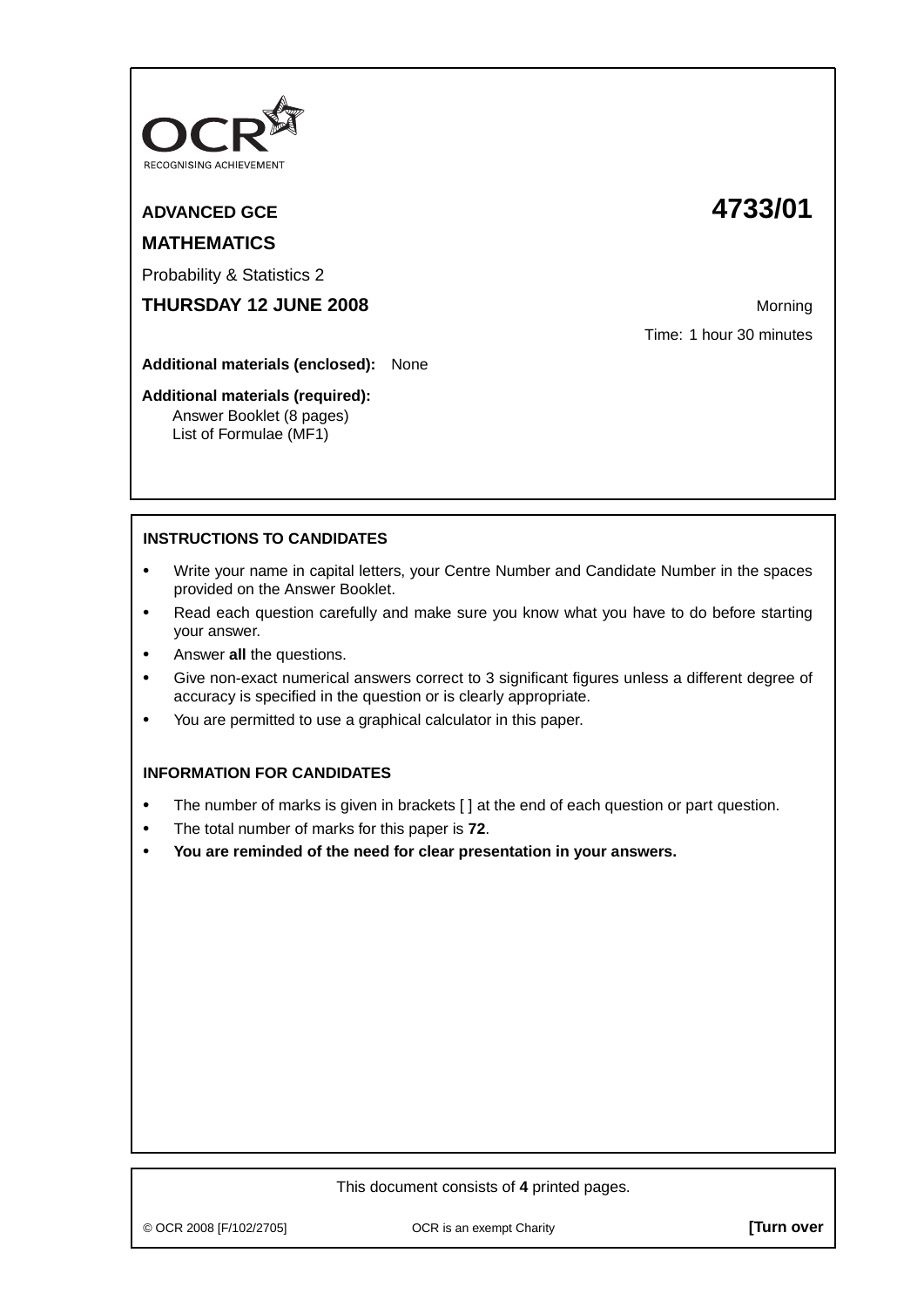- **1** The head teacher of a school asks for volunteers from among the pupils to take part in a survey on political interests.
	- **(i)** Explain why a sample consisting of all the volunteers is unlikely to give a true picture of the political interests of all pupils in the school. [2]
	- **(ii)** Describe a better method of obtaining the sample. [3]
- **2** The annual salaries of employees in a company have mean £30 000 and standard deviation £12 000.
	- **(i)** Assuming a normal distribution, calculate the probability that the salary of one randomly chosen employee lies between  $\text{\pounds}20\,000$  and  $\text{\pounds}24\,000$ . [4]
	- **(ii)** The salary structure of the company is such that a small number of employees earn much higher salaries than the others. Explain what this suggests about the use of a normal distribution to model the data. [2]
- **3** In a factory the time, *T* minutes, taken by an employee to make a single item is a normally distributed random variable with mean 28.0. A new ventilation system is installed, after which the times taken to produce a random sample of 40 items are measured. The sample mean is 26.44 minutes and it is given that  $\frac{\Sigma t^2}{40}$  – 26.44<sup>2</sup> = 37.05. Test, at the 10% significance level, whether there is evidence of a change in the mean time taken to make an item. [8]
- **4** The random variable *U* has the distribution  $N(\mu, \sigma^2)$ , where the value of  $\sigma$  is known. A test is carried out of the null hypothesis H<sub>0</sub> :  $\mu$  = 50 against the alternative hypothesis H<sub>1</sub> :  $\mu$  > 50. The test is carried out at the 1% significance level and is based on a random sample of size 10.
	- **(i)** The test is carried out once. The value of the sample mean is 53.0. The outcome of the test is that H<sub>0</sub> is not rejected. Show that  $\sigma > 4.08$ , correct to 3 significant figures. [4]
	- **(ii)** The test is carried out repeatedly. In each test the actual value of  $\mu$  is 50. Find the probability that the first test to result in a Type I error is the fifth to be carried out. Give your answer correct to 2 significant figures.  $[3]$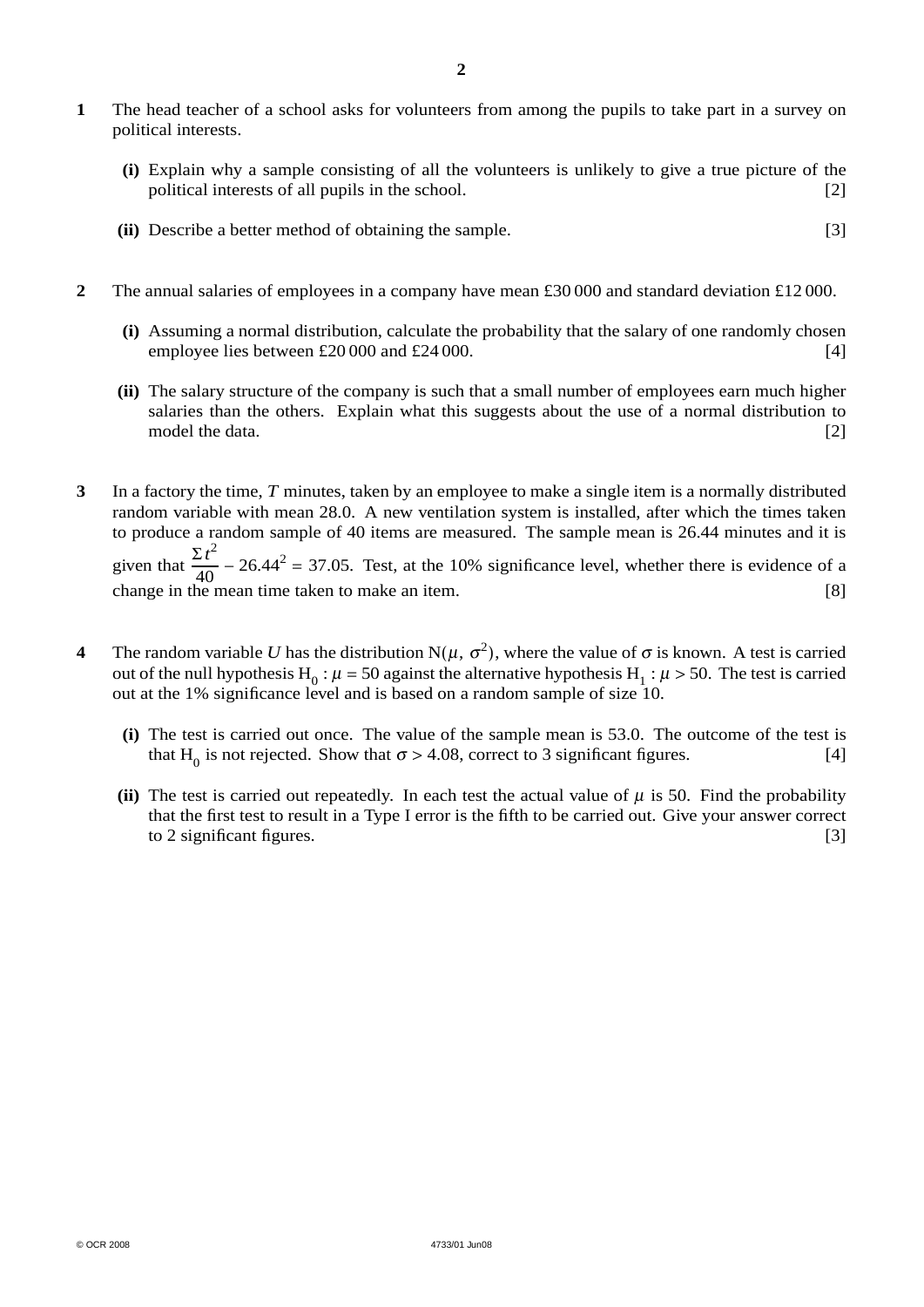#### **5 (i)** A continuous random variable *X* has probability density function given by

$$
f(x) = \begin{cases} \frac{3}{4}(1 - x^2) & -1 \le x \le 1, \\ 0 & \text{otherwise.} \end{cases}
$$

The graph of  $y = f(x)$  is shown in the diagram.



Calculate the value of  $\text{Var}(X)$ . [4]

**(ii)** A continuous random variable *W* has probability density function given by

$$
g(x) = \begin{cases} k(9 - x^2) & -3 \le x \le 3, \\ 0 & \text{otherwise,} \end{cases}
$$

where *k* is a constant.

- (a) Sketch the graph of  $y = g(x)$ . [1]
- **(b)** By comparing the graphs of  $y = f(x)$  and  $y = g(x)$ , explain how you can tell without calculation that  $9k < \frac{3}{4}$ .  $[2]$
- **(c)** State with a reason, but without calculation, whether the standard deviation of *W* is greater than, equal to, or less than that of *X*. [2]
- **6 (a)** On average I receive 19 e-mails per (8-hour) working day. Assuming that a Poisson distribution is a valid model, find the probability that in one randomly chosen hour I receive either 3 or 4  $e$ -mails.  $[4]$ 
	- **(b) (i)** State the conditions needed to use a Poisson distribution as an approximation to a binomial distribution. [2]
		- **(ii)** 108 people each throw a pair of fair six-sided dice. Use a Poisson approximation to find the probability that at least 4 people obtain a double six. [5]

#### **[Questions 7 and 8 are printed overleaf.]**